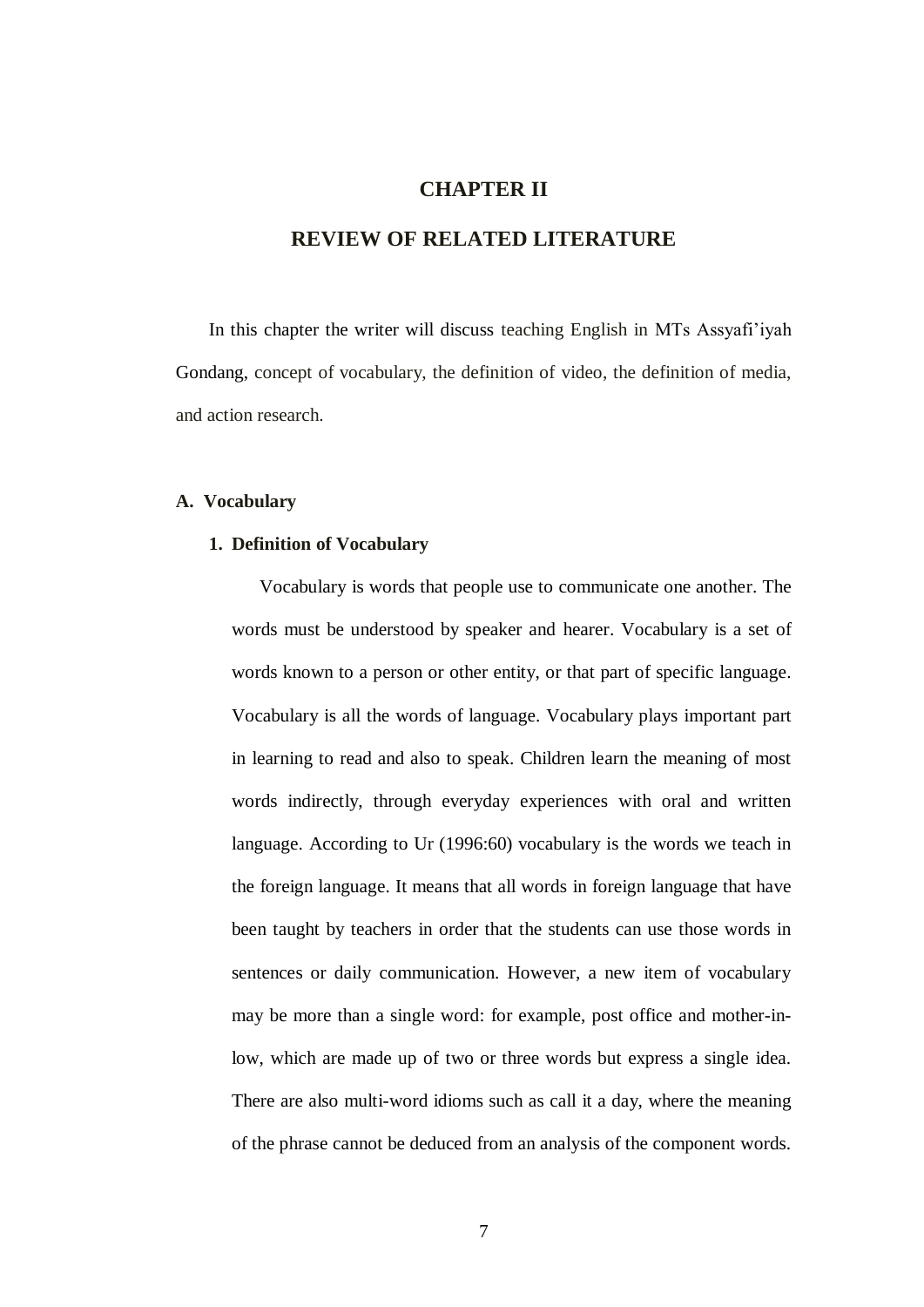A useful convention is to cover all such cases by talking about vocabulary 'item' rather than 'words'. According to Virginia (1983:7) there is one English word that is known everywhere. The word is cowboy. This remark has certain amount of truth. Such word as rock star and cowboy seem to be known (by almost every young person, at least). Indeed such English words are usually learned without being taught, without being explained or drilled in class.

Vocabulary is the important element of language learning. It includes many words, not only individual"s word but also as a group of word that have meaning. The students just know how to use the vocabulary in exact form. But they do not know how to use it with different shades of meanings in real life communication. Napa (1991:6) states that vocabulary is one of the components of language and that no language exists without words. Other definitions of vocabulary is stated by Cahyono (2011:153) that "Vocabulary is a core component of language proficiency and it provides much of the basic for how well learners listen, speak, read and write". Based on all definition above, it can be concluded that vocabulary is the central and very important component to learn a foreign language. It is the basic part of signs, symbols or word constituting a means or system of a language to make communication.

Based on the definition above, vocabulary in this study is the words we teach in the foreign language. It means that all words in foreign language that have been taught by teachers in order that the students can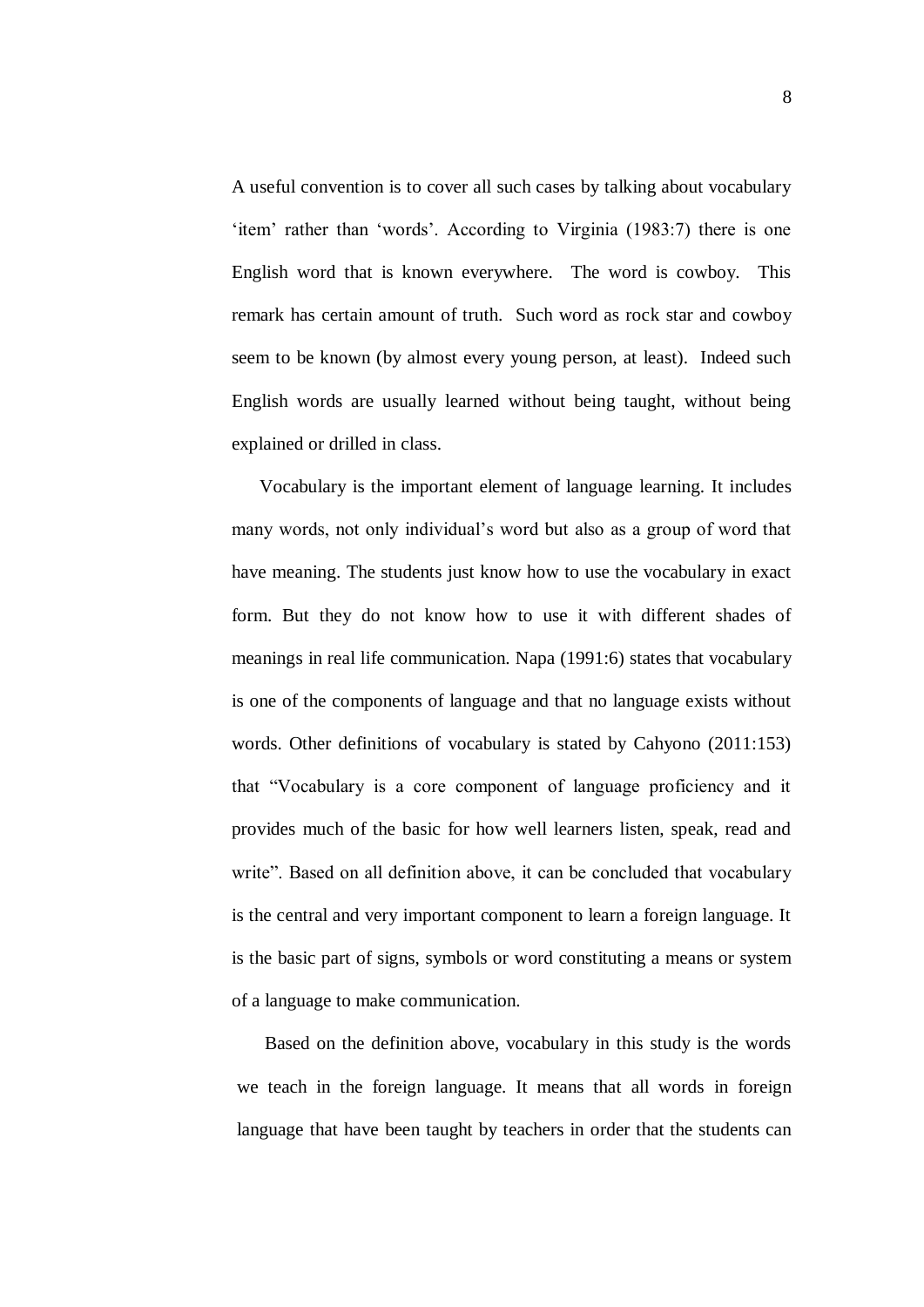use those words in sentences or daily communication. It is a set of words known to a person or that part of specific language. Vocabulary plays important part in learning to read and also to speak. Children learn the meaning of most words indirectly, through everyday experiences with oral and written language.

### **2. Kinds of Vocabulary**

Based on, Thornbury (2002:22) there are two kinds of English vocabulary to teach. They are:

- a. Productive vocabulary. Productive vocabulary is the lexical items, which the students can use appropriately in speaking and writing. It is also called as active vocabulary, although, in fact, it is more difficult to put into practice. It means that to use the productive vocabulary, the students are supposed to know how to pronounce it well, they must know and be able to use grammar of the language target, they are also hoped to familiar with collocation and understand the connotation meaning of the words. This type is often used in speaking and writing skill. For an example productive vocabulary: hair, body, food, hand, mouth and other part of body.
- b. Receptive vocabulary. Receptive vocabulary is the lexical items that the students can recognize and understand when they meet them in the context of reading and listening materials. It"s also called as passive vocabulary. Passive vocabulary or comprehension consists of the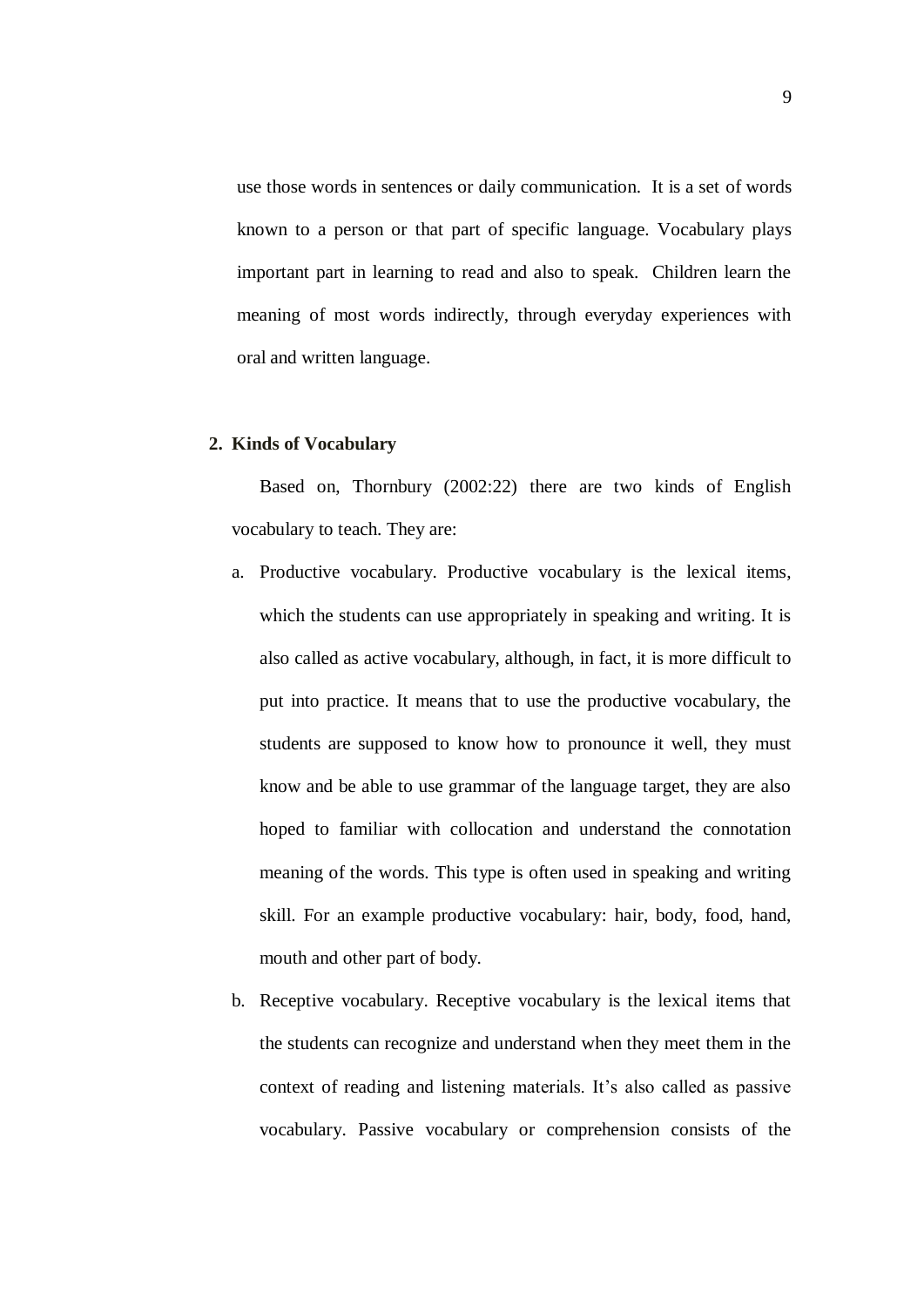words comprehended by the people, when they read and listen. From the explaining above, we know that every experts in every book is different in classifying the kinds of vocabulary, because every person has different ways in showing and telling their opinions and ideas. It means that vocabulary is of two kinds function and content words.

# **3. The Purpose of Increase Vocabulary Mastery**

The teachers MTs Assyafi"iyah Gondang Tulungagung should teach foreign words for familiar object and persons and remember not all of the students learn new vocabulary easily. Beside that teaching such words need teachers" special skill like creating high motivation and good environment to conduct enjoyable activities that later on they will need to use these words. In classes where one language is not mastered by all the students, the teacher needs particular skill. Teacher must provide definition in English, using words the class can understand for vocabulary lesson for the first stage of English instruction, especially for beginners, teachers use three ways to present the meaning of vocabulary: picture, explanation in the students" own language and definition in simple English, using vocabulary that the students already know.

Vocabulary is words that people use to communicate one another. The words must be understood by speaker and hearer. Vocabulary is a set of words known to a person or other entity, or that part of specific language. Vocabulary is all the words of language. Vocabulary plays important part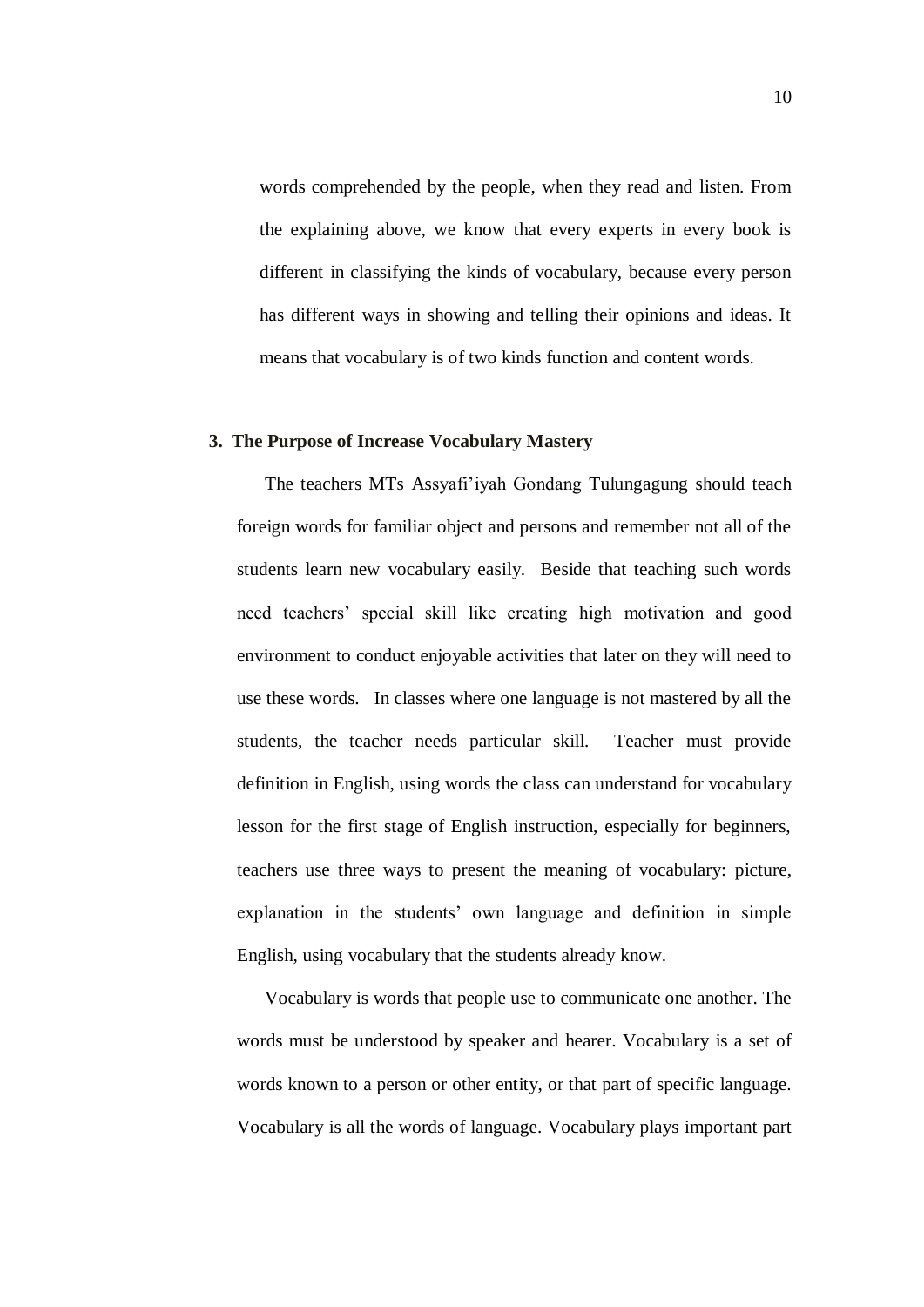in learning to read and also to speak. Children learn the meaning of most words indirectly, through everyday experiences with oral and written language. The purpose of mastering English vocabulary for the students is to make them easier and be able to learn English. Learning a language is learning its vocabulary. We cannot learn language without vocabulary. It is impossible because vocabulary is all the words that we use in language. However the mastery of vocabulary also depends on the individual"s quality to use her or his language. Vocabulary mastery is very significant for the students as the basis of developing language skill. The students will not understand what the meaning of words in, when they communicate each other without mastering English vocabulary well. The students are expected to master as much vocabulary as possible. So they can develop their language skill. Considering the importance of mastery of vocabulary to improve language skills, student"s vocabulary mastery should increased the entire of words. However, one thing should be remembered that the mastery of vocabulary depends on the individual quality to use her or his language. "The more words we learn, the more ideas we should have so we can communicate the ideas more effectively" (Pieter 1991:6)

 According to Bloom in Winanti (2006:15), mastery is regarded as the ability of a student to implant the essence of the lesson given in a whole. Mastery means natural or acquired facility in specific activity: ability, art, command, craft, proficiency, skill, and technique. It can be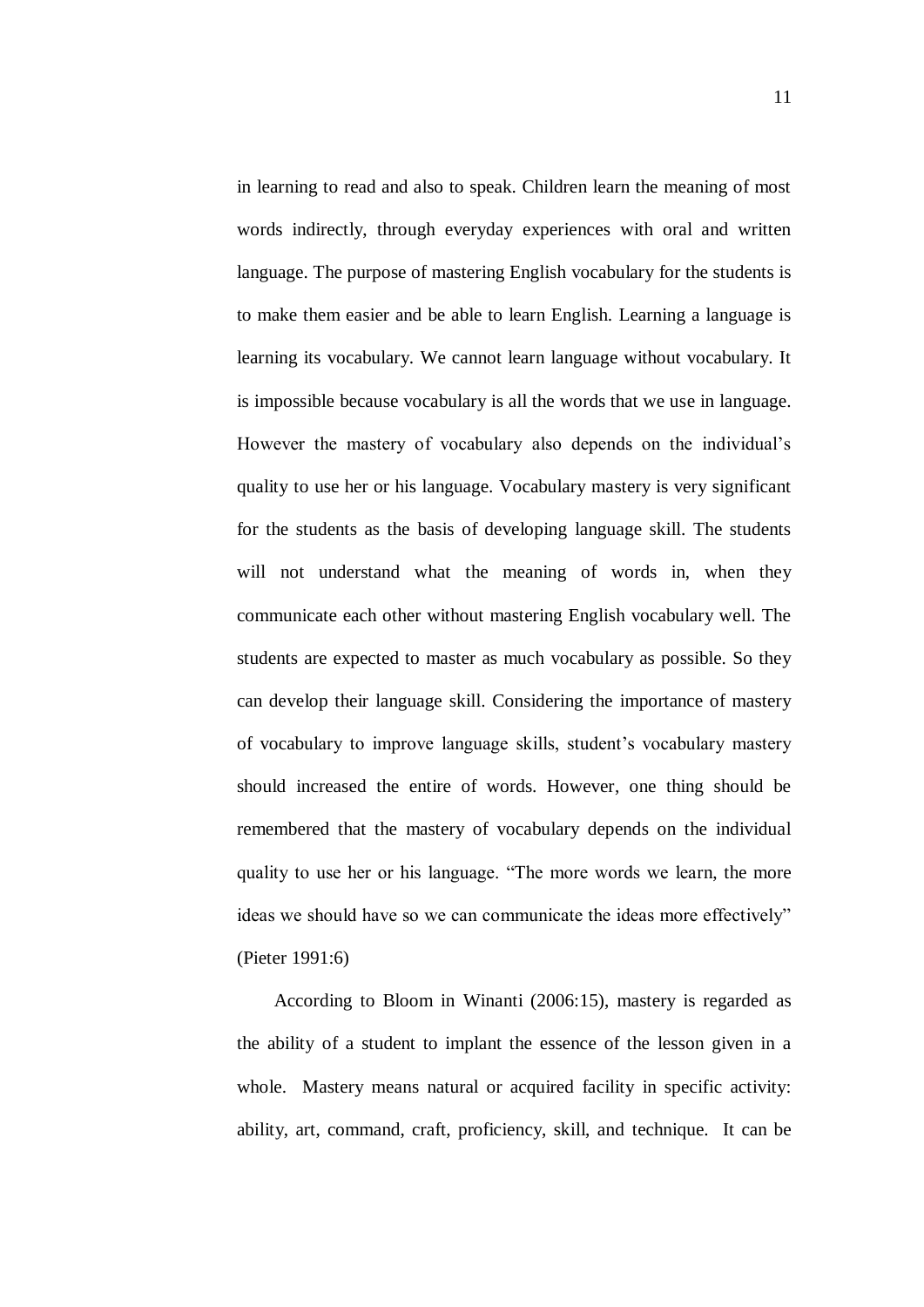said that mastery possession of skill, ability, and technique in conducting a certain activity. From the explanation above vocabulary mastery means an ability of student to use all the words of language in conducting communication. It means that mastery regarded as the ability of a student to implant the essence of the lesson given in a whole Meanwhile, vocabulary is all the words of language. In other words, vocabulary mastery means an ability to use a number of words as means for making communication with others.

## **4. Aspects of Vocabulary**

 According to Ur (1996: 60-62) there are some aspects of vocabulary that should be taught or mastered by students in learning foreign language, MTs Assyafi"iyah Gondang Tulungagung the material in the seven grade is part of body, preposition and procedure text as follow:

a. Form: pronunciation and spelling

The learner has to know what a word sound like (its pronunciation) and what it looks like (its spelling). These are fairly obvious characteristics, and one or the other will be preserved by the learner when encountering the item for the first time. In teaching, teachers need to make sure that other these aspects are accurately presented and learned.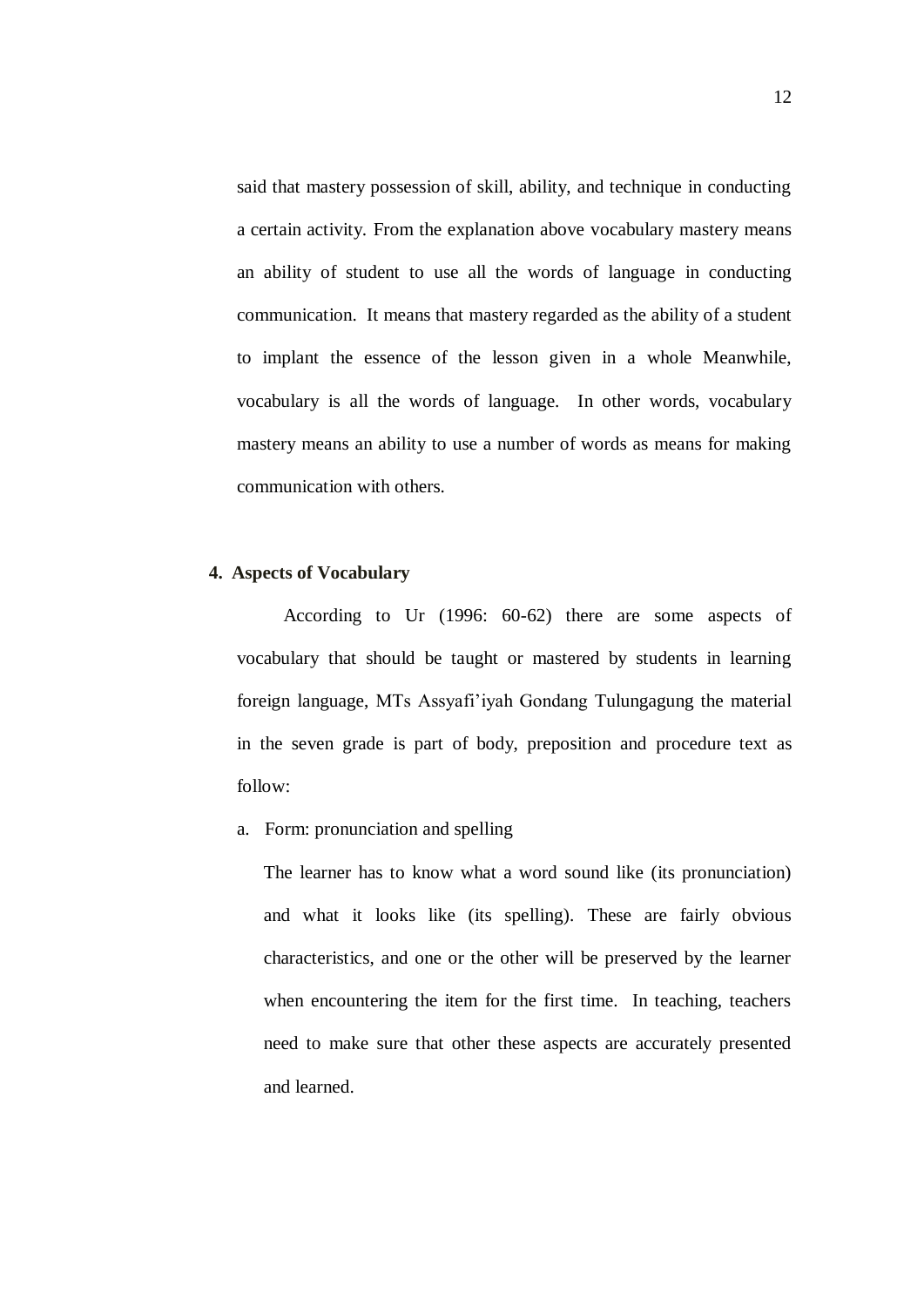b. Grammar

The grammar of new item will be necessary to be taught if this is not obviously covered by general grammatical rules. An item may have an unpredictable change of form I certain grammatical contexts may have some idiosyncratic way of connecting with this information at the same time as teachers teach base form. When teaching new verb, for example, teacher must give also its past form, if this irregular (think, thought). Similarly, when teaching noun, teachers may wish to present its plural form, if it is irregular (mouse, mice).

c. Aspect of Meaning: denotation, connotation, appropriateness

The meaning of a word is primarily what it refers to in the real world, its denotation; this is often the sort of definition that is given in a dictionary. For example, dog denotes a kind of animal; more specifically, common, domestic carnivorous mammal; and both dank and moist mean slightly wet. A less obvious component of the meaning of an item is its connotation: the association, or positive or negative feeling it evokes, which may or may not be indicated in a dictionary definition. The word dog, for example, as understood by most British people, has positive connotation of friendship and loyalty. A more subtle aspect of meaning that often needs to be taught is whether a particular item is the appropriate one to use in a certain context or not. For example, learners may know that weep is virtually synonym in denotation with cry, but it is more formal, tends to be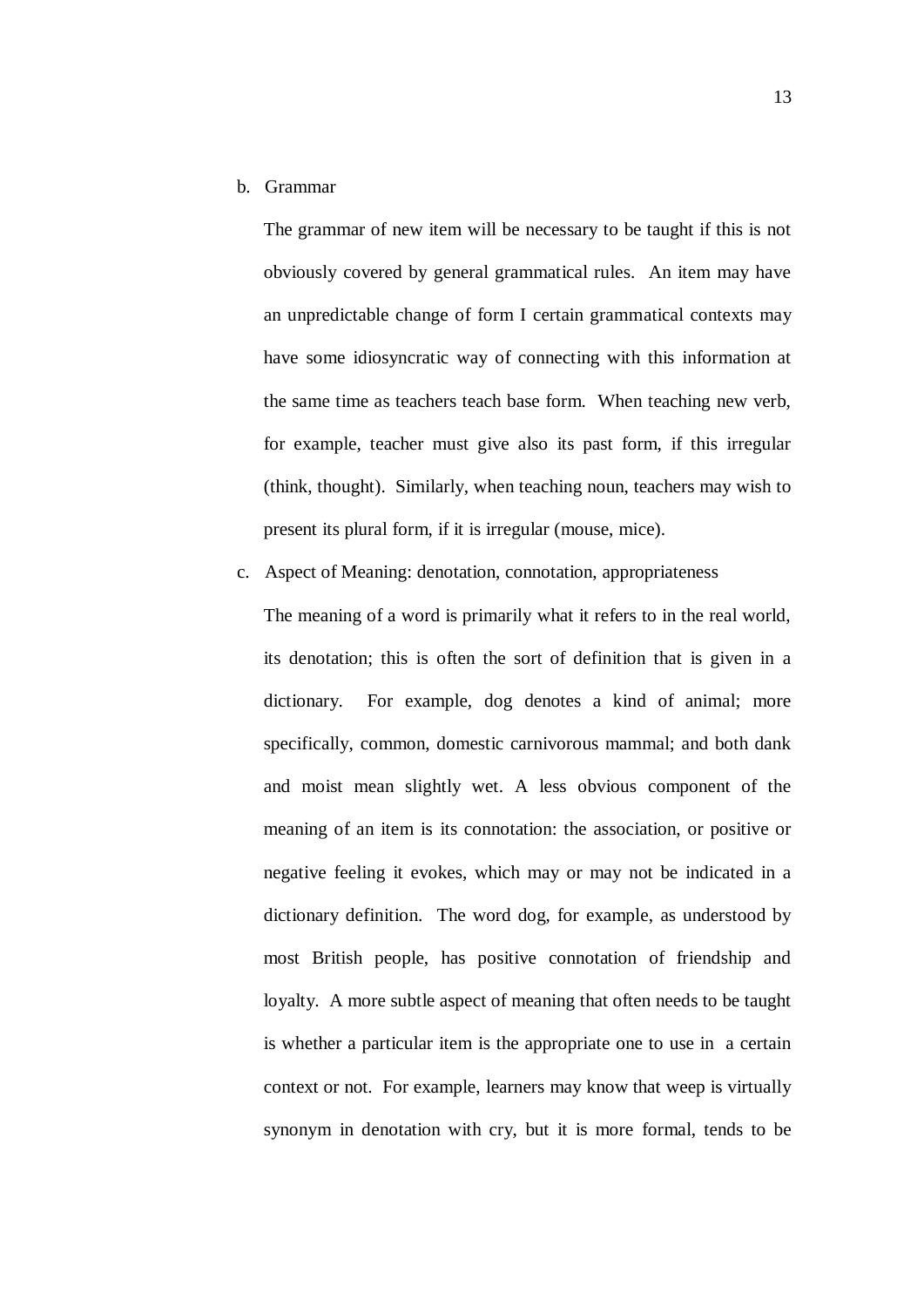used in writing more than speech, and is in general much less common.

d. Aspect of meaning; meaning relationship

How the meaning of one item relates to the meaning of others can also be useful in teaching. There are various such relationship: here are some of the main ones.

- 1) Synonyms: item that mean the same, or nearly the same; for example, bright, clever, smart may serve as synonym of intelligent.
- 2) Antonym: items that mean the opposite; rich is an antonym of poor.
- 3) Hyponyms: items that serve as specific examples of general concept; dog, lion, mouse are hyponyms of animal.
- 4) Co-hyponym or co-ordinates: other items that are the "same kind of thing"; red, blue, green and brown are co-ordinates.
- 5) Super ordinates: general concepts that 'cover' specific items; animal is the super ordinates of dog, lion, mouse.
- 6) Translation: word or expression in the learners" mother tongue that is more or less equivalent meaning to the item being taught.
- e. Word formation

Vocabulary items, whether one-word or multi-word, can often be broken down into their component "bits". Exactly how these bits are put together is another piece of useful information-perhaps mainly for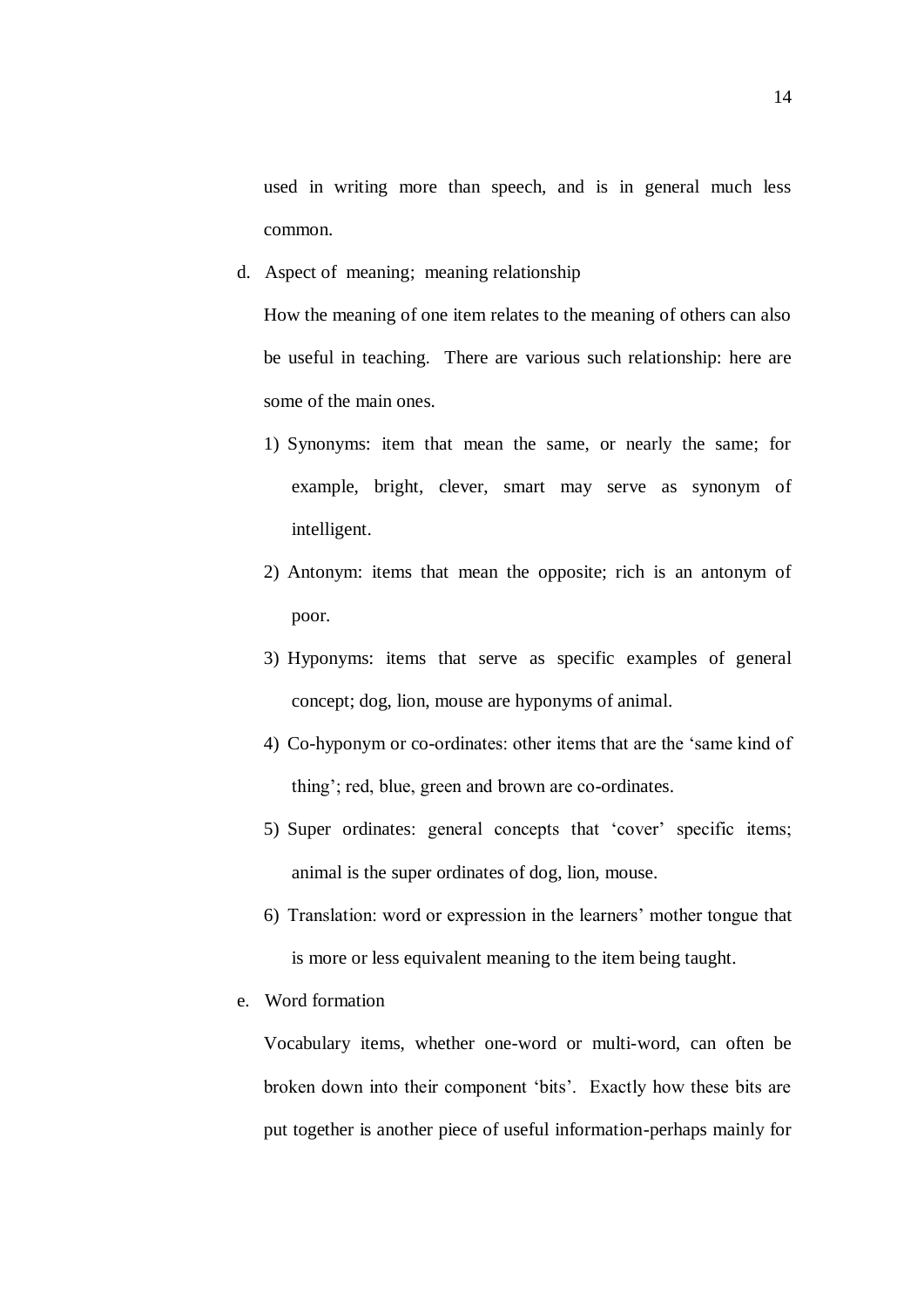more advanced learners. The teacher may wish to teach the common prefixes and suffixes: for example, if learners know the meaning of sub-, un- and -able, this will help them guess the meaning of words like substandard, ungrateful and untranslatable. Another way vocabulary items are built is by combining two words (two nouns, or gerund and noun, or a noun and verb) to make one item. For example: bookcase, follow-up, swimming pool.

From the explanation above it can be concluded that there are some aspects such as pronunciation, spelling, and grammar especially to make simple sentences, meaning dealing with denotation, super ordinates, hyponym, which are used by the researcher to conduct teaching vocabulary and are used in test the students" vocabulary mastery.

### **5. Technique of Teaching Vocabulary**

There are two general techniques in foreign vocabulary learning, namely "receptive and productive learning" (Wallace, 1991: 21). Receptive learning makes the students able to recall the translation of foreign word when the foreign word has been seen or heard. For example, the teacher says the word "red", the students hear the word and are able to remember the meaning in their first language. Productive learning supports the students to produce the foreign word by speaking and writing. It requires more time than receptive learning. For productive learning, "saying the words aloud brings faster learning with better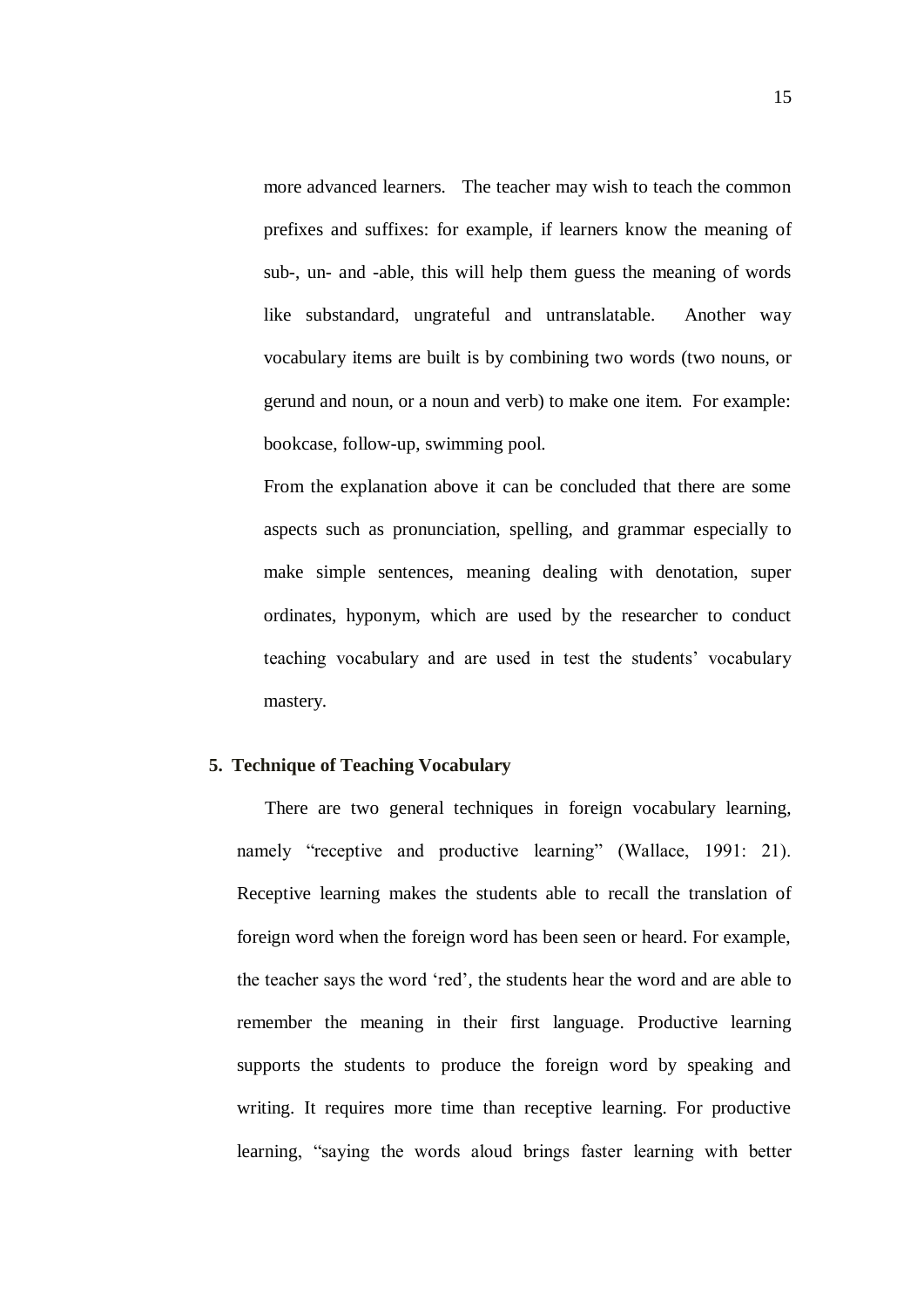retention" (Wallace, 1991: 29). For instance, the teacher shows a picture of an elephant and asks the student to word in English. It can be concluded that based on the techniques, the research deals with receptive and productive learning. First, students need to be able to recall translation of the word and second, the students are required to speak the word in oral way and to write the word in script form.

In teaching vocabulary, a teacher should choose and apply some techniques which are suitable with the student"s need. Nation (1978:27) stated that a good vocabulary teaching technique has the following things:

- a. It interests the learners.
- b. It makes the learners give attention to the form meaning or use of the words.
- c. It gives a chance for repetition.

The teacher must make sure the students have understood the new words, which be remembered better if they are introduced in a "memorable way". If the teacher wants the students to remember new vocabulary, it needs to be learnt in context, practiced and then revised to prevent students from forgetting.

### **B. Media of Teaching Vocabulary**

Media that is used by the teacher to support teaching and learning processhave some types. To overcome the problems teacher has to find out the appropriate method of teaching English for children. It is hoped the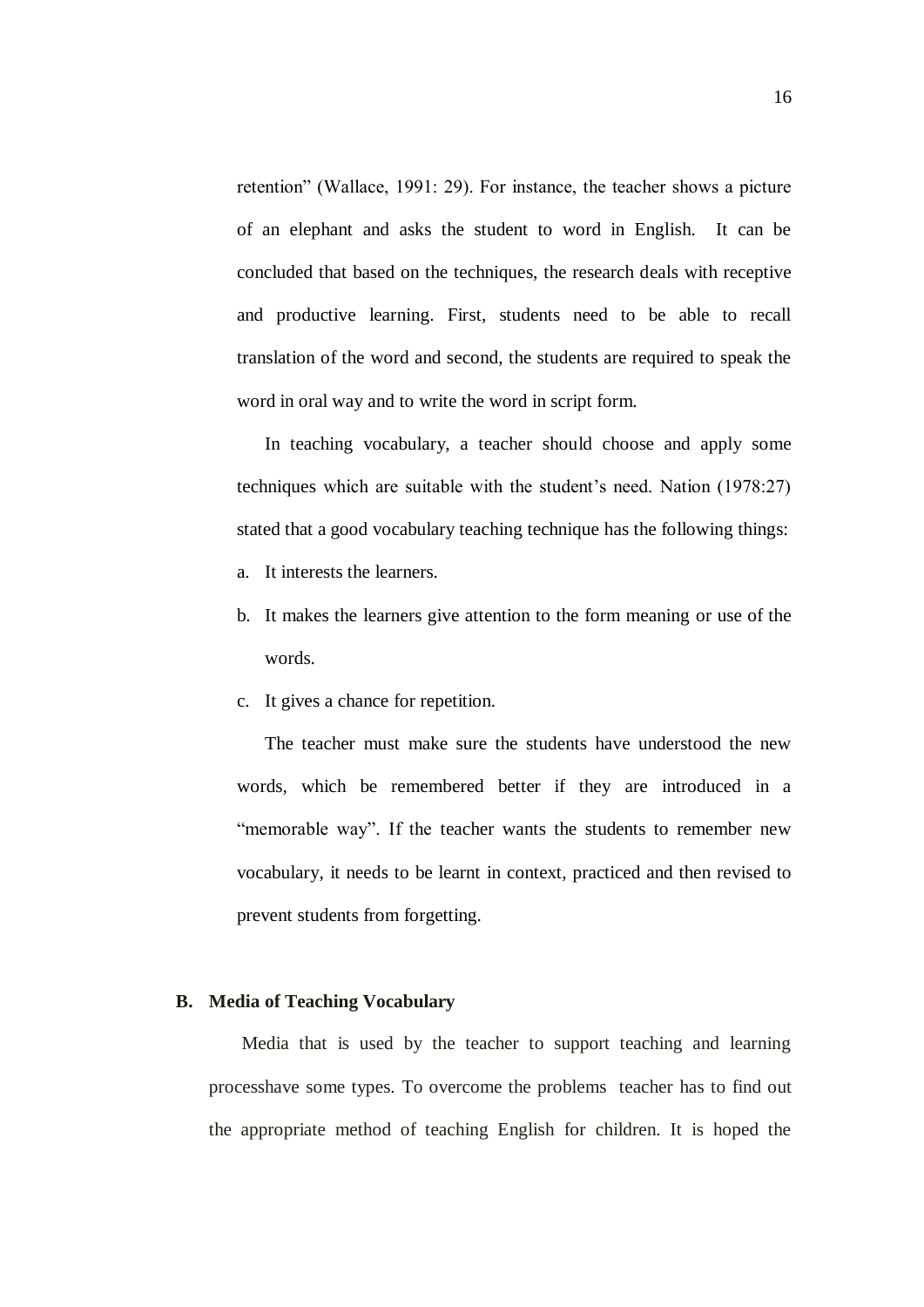student gets the good result in mastering vocabulary in English. Because of the reason, the researcher would like to provide a suitable method which is expected to help the teachers as educator in improving students' masteryin vocabulary. According to Arsyad (2011: 29) based on the development oftechnology, learning media is divided into four categories, such as:

- 1. Audio visual technology is the way to convey the materials by using mechanical machines and electronic to provide audio and visual messages.Example: film projector, tape recorder and visual projector.
- 2. Computer-based technology is the way to convey the materials by usingmicro processor-based sources. Example: computer-assisted instruction,tutorial, drill and practice, game, simulation and data base.
- 3. Combined audio visual technology and computer is the way to convey thematerials by combining the used some of media type which is controlled bycomputer. Example: random access memory, hard disk, monitor, video diskplayer, hardware to combine in a network and audio system.

Based on the statement above, the category of video is used in this research as media to increase mastery by using audio visual technology.

### **C. Video about Teaching Vocabulary**

### **1. The Definition of Video**

Ellis (2003:205) Video is a short film combining an imaginary produced for promotional or artistic purposes. video is a visual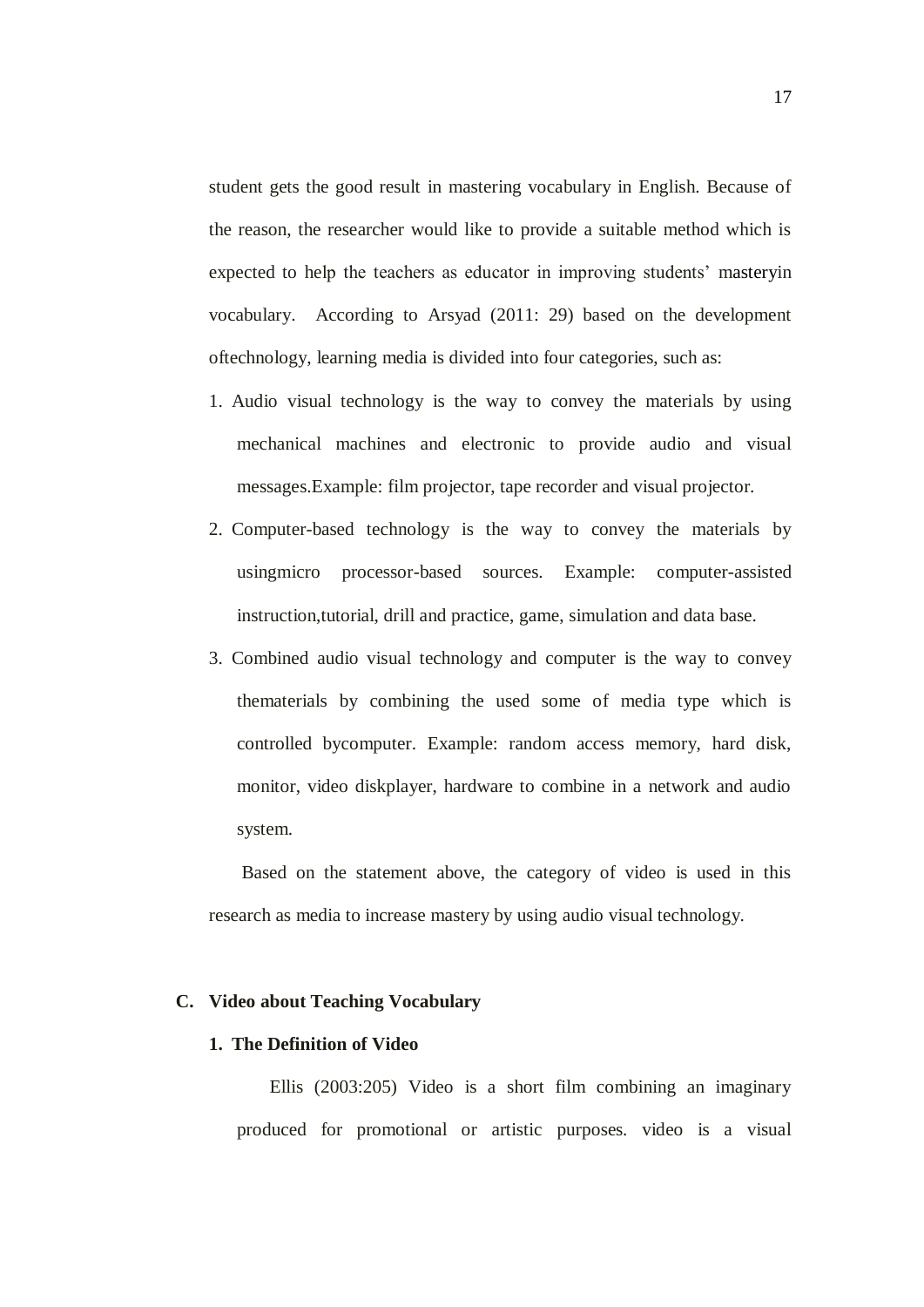multimedia source that combines as equence of images to form a moving picture. Modern videos are used as a marketing device intended to promote the sale of music recordings. Besides that, it isused as a message that makes the viewer"s know what the content tells about. Riyana (2007) states that learning video is media that provide audios and visuals that contain the learning messages including a concept, principle, procedure, application theory for helping the understanding of learning. Some Videos blend different styles, such as animation and live action, while others take more thematic approach. Other videos may be without a set concept, being merely a filmed version of the makers. Teens react video is the kind of video that discuss about people, trending topic of the day, technology and other things that happens in daily life. Video in management training most probably means a video camera which plugs into a video recorder and records onto video tapes this recording can be played into the television as the same way as recorded TV program (Margaret Allan, 1985:1).

Richards and Renandya (2002:364) state that a video is an extremely dense medium, one which incorporates a wide variety of visual elements and a great range of audio experiences in addition to spoken language. The teacher is there to choose the appropriate sequences, prepare the students for the viewing experience, focus to the students attention on the content, play and replay the video as needed, design or select viewing tasks, and follow up withsuitable post viewing activities. They also add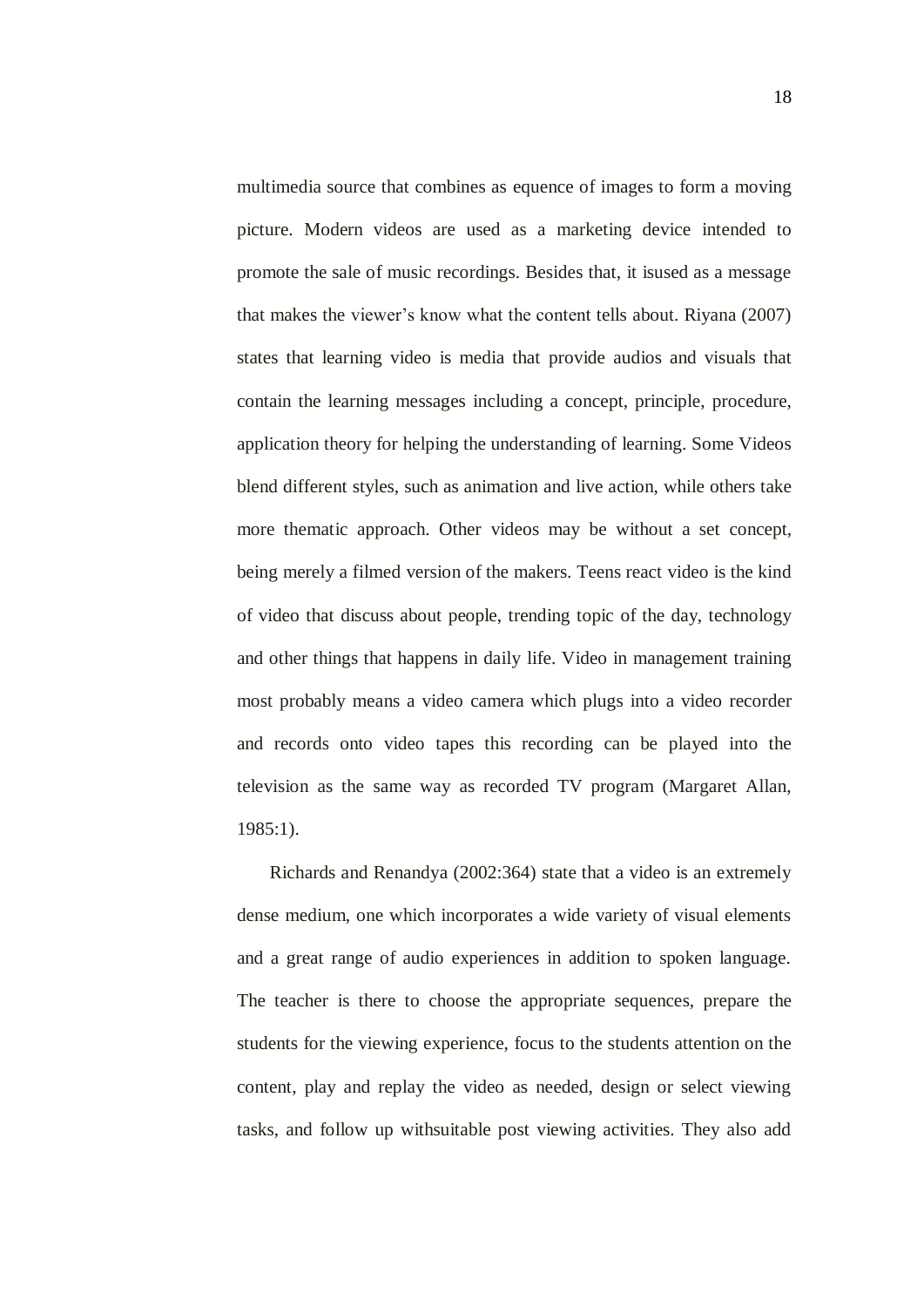that a video potential in language learning is only achieved when it is used as an integral part of course. When the teachers decide to use video as supplementary materials, they must believe that it is closely related with the goals of the course. One way to do this is to bring in the video to introduce or to expand on a theme or topic that is already the part of the curriculum. Cole and Corrie (2000) in Gromik (2008) offer evidence that showing videos in the classroom allows the instructors to expose the students to authentic cultural information. In this case, the teachers are expected to keep the video clip as the authentic media that can make the students enjoy the lesson especially in English and certainly in the appropriate way.

### **2. Types of Video**

MTs Assyafi"iyah Gondang Tulungagung use two type of video, according to Harmer (2001:284), they are off air programmes, real world and language learning videos.

- a. Real-world video: there is no reason why we and our students should not use separately published video tape material such as feature films, exercise "manuals", wild life documentaries or comedy provided since there are no copy right restrictions for doing this.
- b. Language learning videos: the main advantage of specially made videos is that they have been designed with the students at a particular level in mind. They are thus likely to be comprehensible, designed to appeal students" topic interests and multi-use since they can not only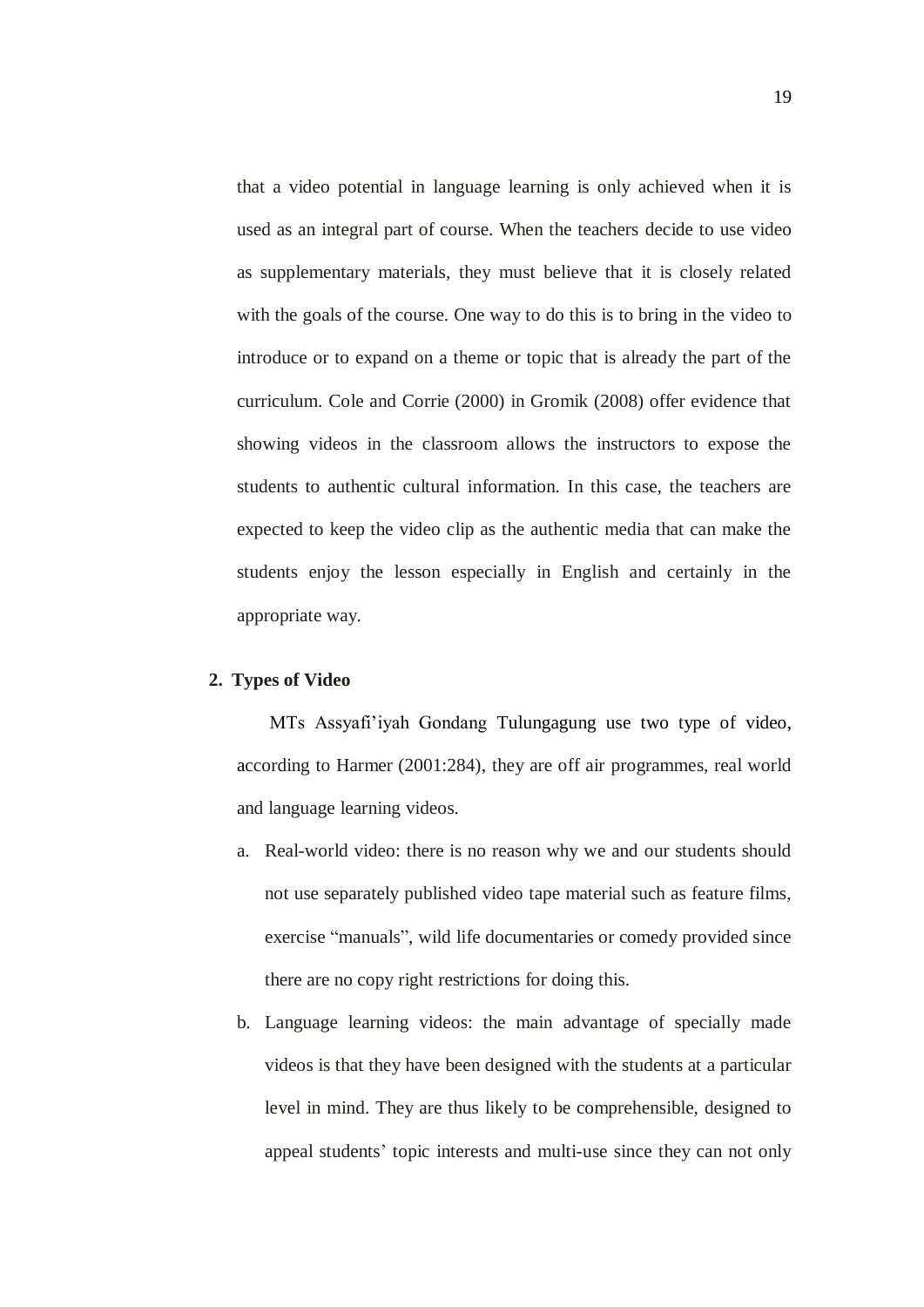be used for language study, but also for a number of other activities as well.

The danger of language learning videos, however, is that they fail the quality test either because the production is poor, the situations and the language are inauthentic, or the content is too unsophisticated. Our choice, therefore, has to be limited to those sequences which our students will accept and enjoy.

## **3. Improve Mastery Vocabulary by Using Video Teaching Technique**

Harmer (2001:286) points out some video teaching techniques, especially dealing with viewing techniques. There are five viewing techniques:

- a. First, fast forward technique is a technique used when the teacher presses the "play" button and then fast forwards the video, so that the sequence passes silently on the students have to guess what extract was all about and what the characters are saying.
- b. Second, silent viewing (for language) is the teacher plays the tape at normal speed, but without the sound. Students have to guess what the characters are saying. When they have done this, the teacher plays the tape with sound so that they can check to see if they guessed correctly.
- c. Third, silent viewing (for music) is the same technique can be used with music. The teachers show a sequence without sound and ask the students to say what kind of music they will put behind it and why.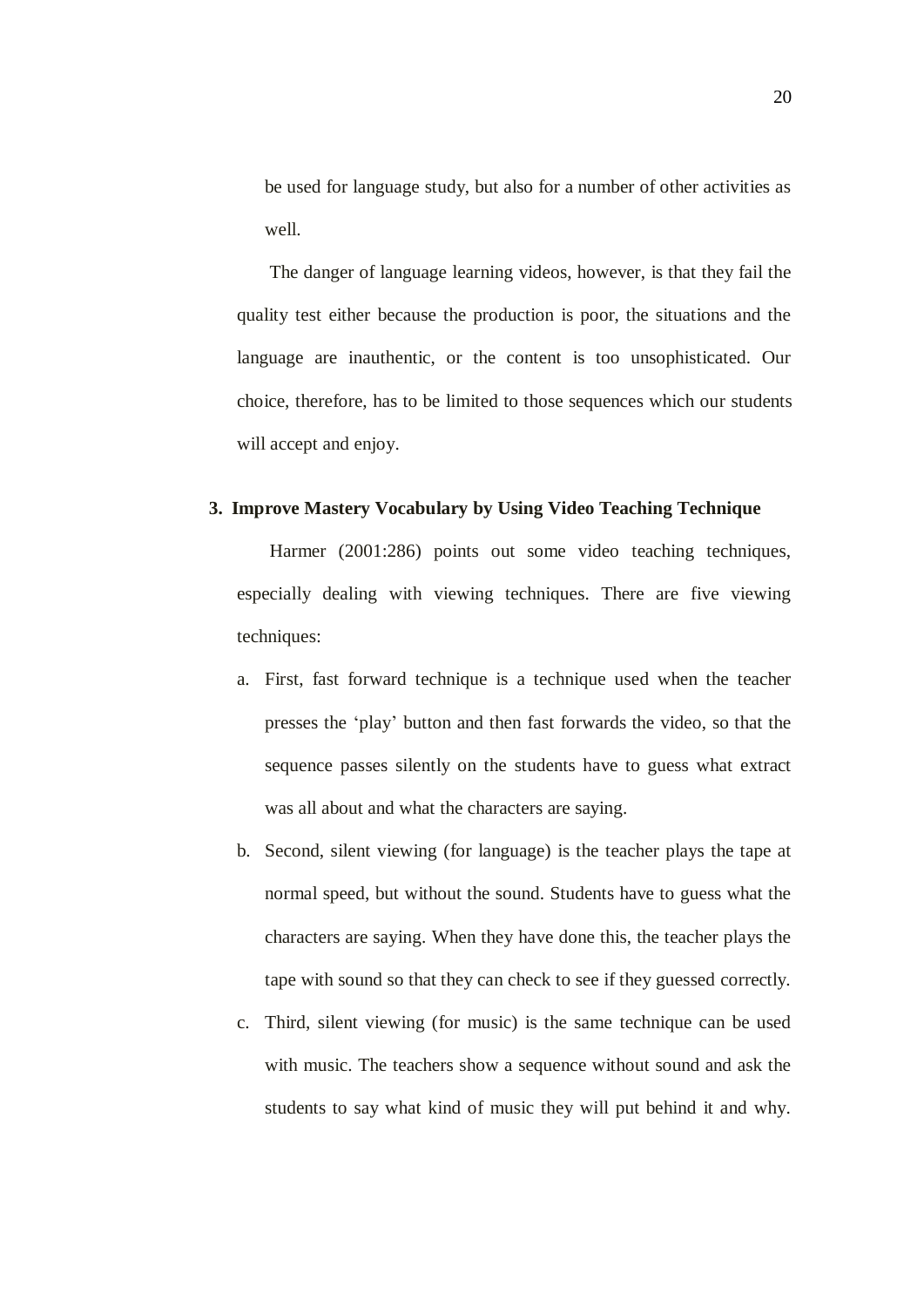When the sequence is then shown again, with sound, students can judge whether they chose the same mood as the director/composer.

- d. Fourth, freeze frame is at any stage during a video sequence we can "freeze" the picture, stopping the participants dead in their tracks. This isextremely useful for asking the students what they think will happen next or what the character will say next.
- e. Fifth, partial viewing is one way of provoking the students" curiosity to allow them only a partial view of the pictures on the screen. We can use pieces of card to cover most of the screen, by leaving the edges on view; we can put little squares of paper all over the screen and remove them one-by-one so that what is happening is only gradually revealed. A variation of partial viewing occurs when the teacher uses a large divider", placed at right angles to the screen so that half the class can only see one half of the screen, whilst the rest of the class can see the other half. They then have to say what they think the people on the other side saw.

 By watching the video, the students of MTs Assyafi"iyah Gondang Tulungagung also expected to be able to retell the information that they get from the video by spoken/orally. Therefore, we can know the students who did not pay attention. Based on those problems and facts, a video is included as one ofa media that can be utilized in English teaching and learning process especially to mastery vocabulary. Riyana (2007) states that learning video is a media that provide audios and visuals that contain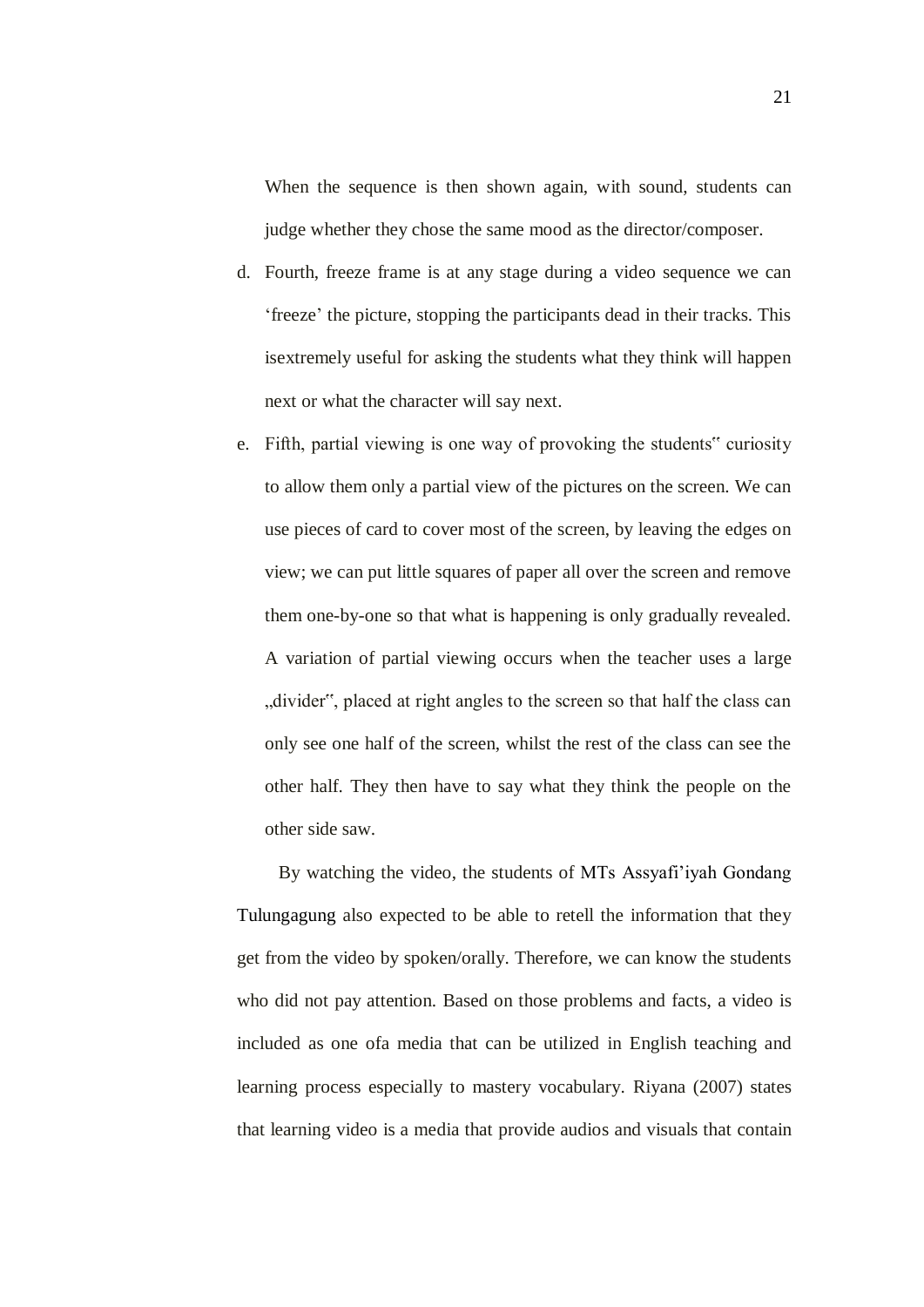the learning messages including a concept, principle, procedure, application theory for helping the understanding of learning. According to Riyana (2007) the uses of video as a mediain teaching and learning process are:

- a. To deliver the messages more simply and clearly.
- b. To manage the time, place, and infrastructure.
- c. To make the learning more variation.

A video especially filmed insert isone of the media which is popular and may interest students. It is a short film that usually provides images to interpret the meaning or message that can be found in the video. In this study, the reason why the writer used videos in the teaching and learning speaking is because they contain some elements which can help the students to generate ideas. Some of those elements are the motion images which equip a model of story. The sequence of images and the story line shown in the videos can also be used to assist the students to generate ideas and explore their speaking ability.

There were also some vocabulary items, which could enrich students' vocabulary and help them to comprehend how to use those words in speaking. In addition, the students might also be assisted by the grammar and spelling of some words in order to speak in a good English. Meanwhile, the motion images might help the students to brainstorm ideas by means of visual features. The student react video isa visual multimedia that explores the student thought and reaction with some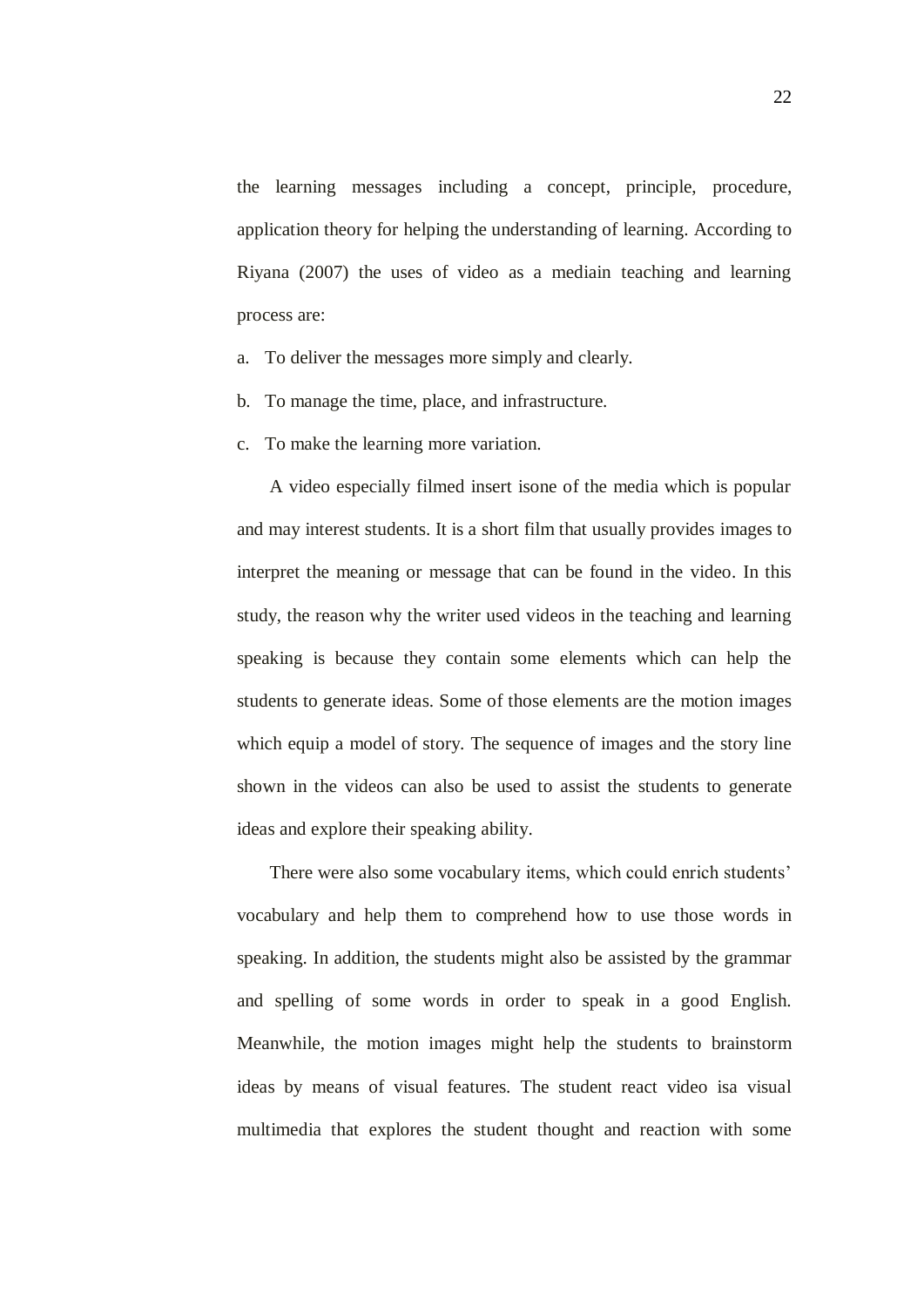situation that generally happens in the daily life. The video that express lots of idea will interest the students to vocabulary mastery,because the students have no fear to explore their thought and they will feel free. Jones (2007) states that when the students are working together in English with their group they: talk more, share their ideas, learn from each other, involvemore, feel more secure and lessanxious, use English in meaningful realistic way, and enjoy using English to communicate.

### **D. Procedure of Teaching English Vocabulary by using Video**

Using the video clips to teach English in the classroom needs some appropriate techniques. This term makes the students could understand of what the meaning of the video clips well. The familiar three techniques of using video are: pre-viewing/plan, while-viewing/do, post viewing from Ellis (2003:205).

- 1. Prepared laptop, LCD projector, loudspeaker, video collections,materials, lesson plans, students' exercises, post-test, and everything related to theaction.
- 2. Give questioning and answering with students as brainstorming
- 3. Give material to the students
- 4. Introduced the animation video and how to download it from YouTube
- 5. Played video and asked students to pronounce words they heard from video together